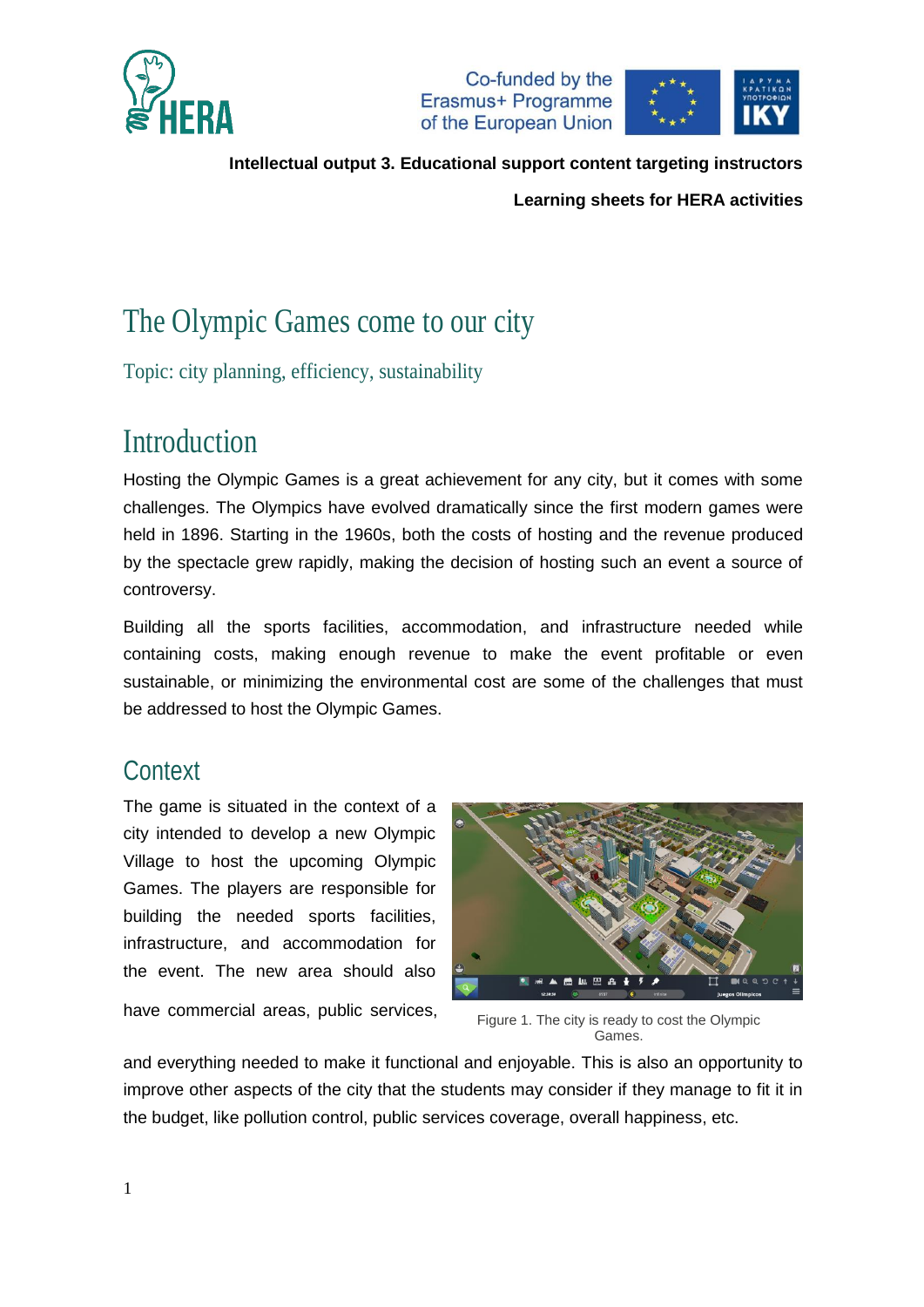



#### **Learning sheets for HERA activities**

The solution can be approached in different ways. Students can create a separate village connected to the existing city or integrate the new elements in the city taking advantage of some of the existing assets.

Four roles are foreseen that students will play simultaneously, each one with its own objectives to fulfill and its own capabilities. They are:

#### **Role 1: Private builder**

The private builder is responsible for the construction of 5 stadiums, accommodation for 1.200 athletes and 800 visitors, and culture offerings in the Olympic village. This role can build and bulldoze housing and culture/sports.

#### **Role 2: Public builder**

The public builder is responsible for the construction of public roads, transportation and public services in the Olympic Village.



Figure 2. The city's infrastructure of residences, sports buildings, parks, and more can be enhanced to better support the Olympic Games.

Any terra-forming needed must be executed by the public builder. The public builder can also support the pollution control manager with this task. This role can build and bulldoze infrastructure and public services.

#### **Role 3**: **Communications and commerce manager**

The communications and commerce manager is responsible for providing internet and phone coverage to the Olympic Village fixing any possible problems with those in the city and building new commercial establishments. The public builder can build and bulldoze commerce and infrastructure.

#### **Role 4: Energy and pollution manager**

The energy and pollution manager is responsible for providing a clean and affordable energy solution for the new Olympic Village, while keeping pollution in line and reducing it if possible. Pollution control task can be supported by the public builder.

2 There are some interactions and dependencies among the different roles, as shown below in [Figure 3.](#page-2-0) All participants depend on each other to design the layout of the new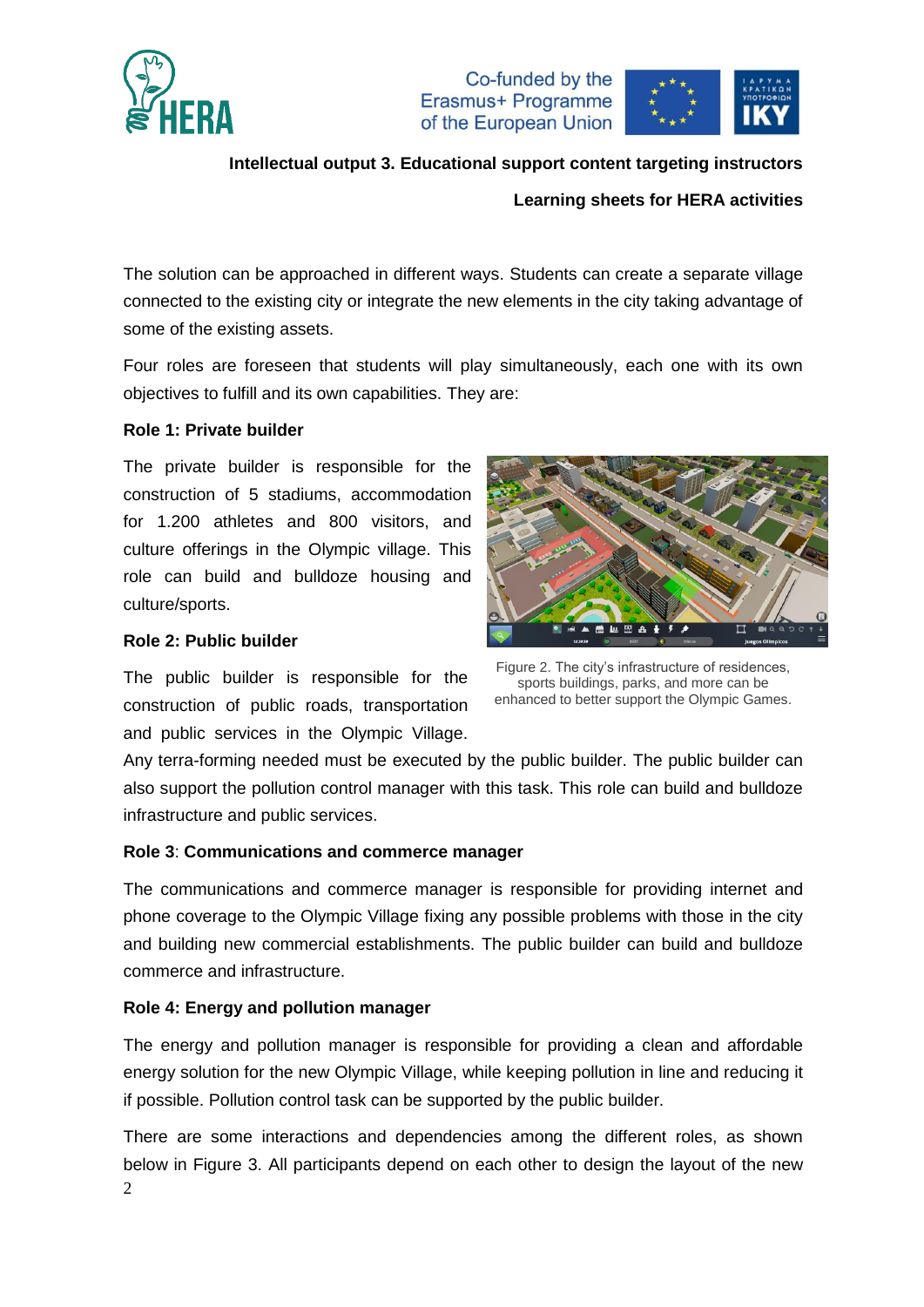

Co-funded by the Erasmus+ Programme of the European Union



**Intellectual output 3. Educational support content targeting instructors**

**Learning sheets for HERA activities**

village, since they have to share the space and budget to accommodate all the buildings and services. The location of some elements, like mobile antennas, is critical for the efficiency of the system, conditioning the design. The layout determines the amount of network and energy cables needed, affecting the budget.

Besides this, the public builder must support the energy and pollution control manager with pollution control as the only role in control of the garbage collection system. The private builder can support the public builder with terra-forming.



<span id="page-2-0"></span>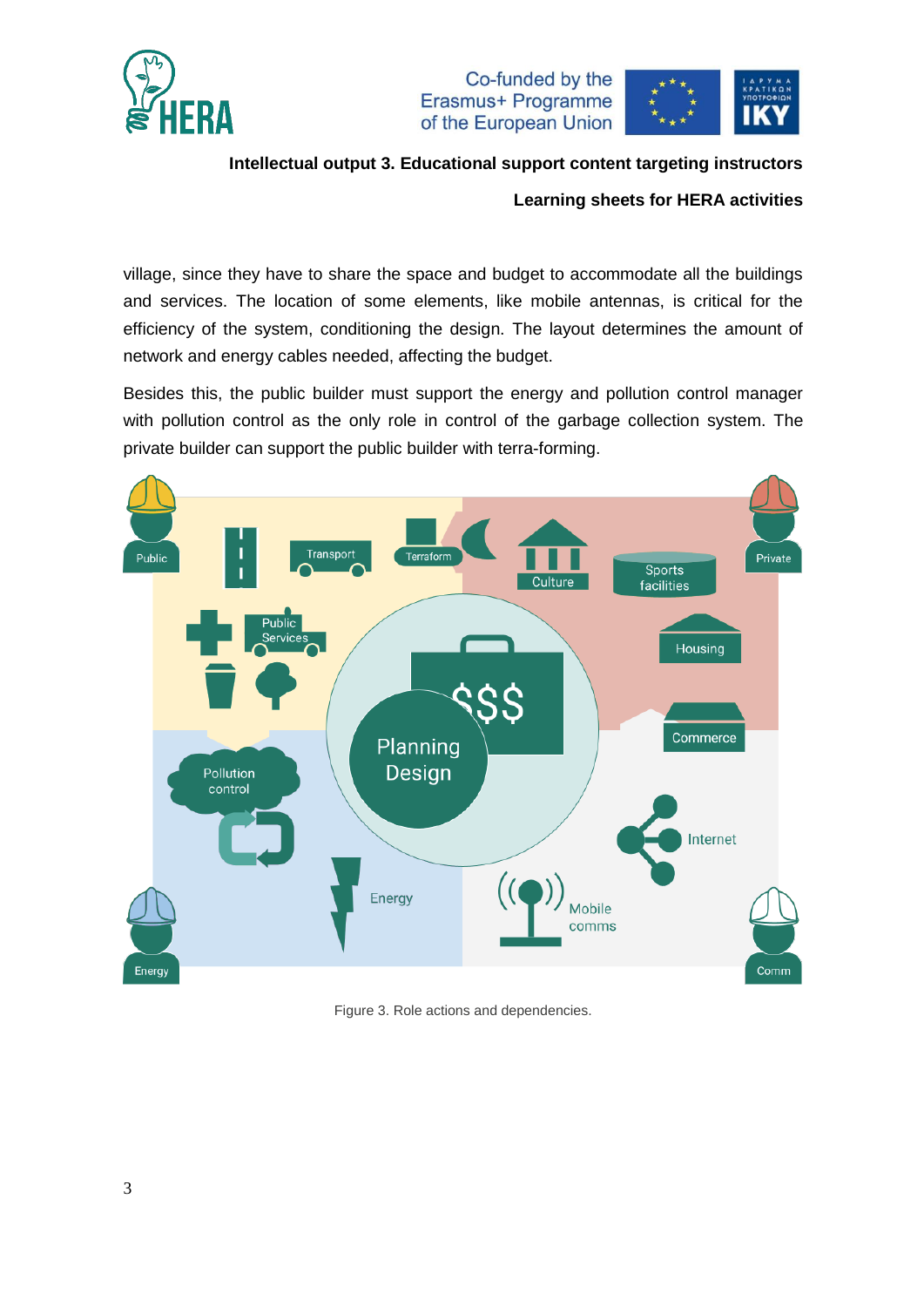



#### **Learning sheets for HERA activities**

# Learning goals

Upon completion of the activity students will:

- Be aware of the importance of planning in order to get to a more efficient solution.
- Understand the challenges modern society and environmental changes pose for the public and private sector.
- Understand the connections between environmental, social and economic aspects of everyday life.
- Have enriched their critical thinking skills, collaboration capacity, independent research skills, and innovative thinking.

## **Prerequisites**

The activity can be introduced to students with minimum pre-required information. It is important to have a good knowledge of the basic game dynamics, involving the capacity to create new elements and to check the status of the different elements and layers involved in the game: energy coverage, pollution, happiness, etc. Regarding the scenario, it is self-contained, and all concepts may be introduced by the teacher during briefing. The student needs only to have basic understanding of the function of electricity, internet networks and the curiosity to design a sustainable Olympic game infrastructure.

### Audience

The suggested activity targets economics and engineering students as the construction of infrastructures that support the Olympic Games is a complex technological challenge while at the same time respecting budget constraints is significant not only in the context of a learning scenario but also in real-life.

### Core concepts

 **Sports facilities:** There is a minimum of sports facilities needed to host the Olympic Games. They will generate costs that need to be compensated with new income sources.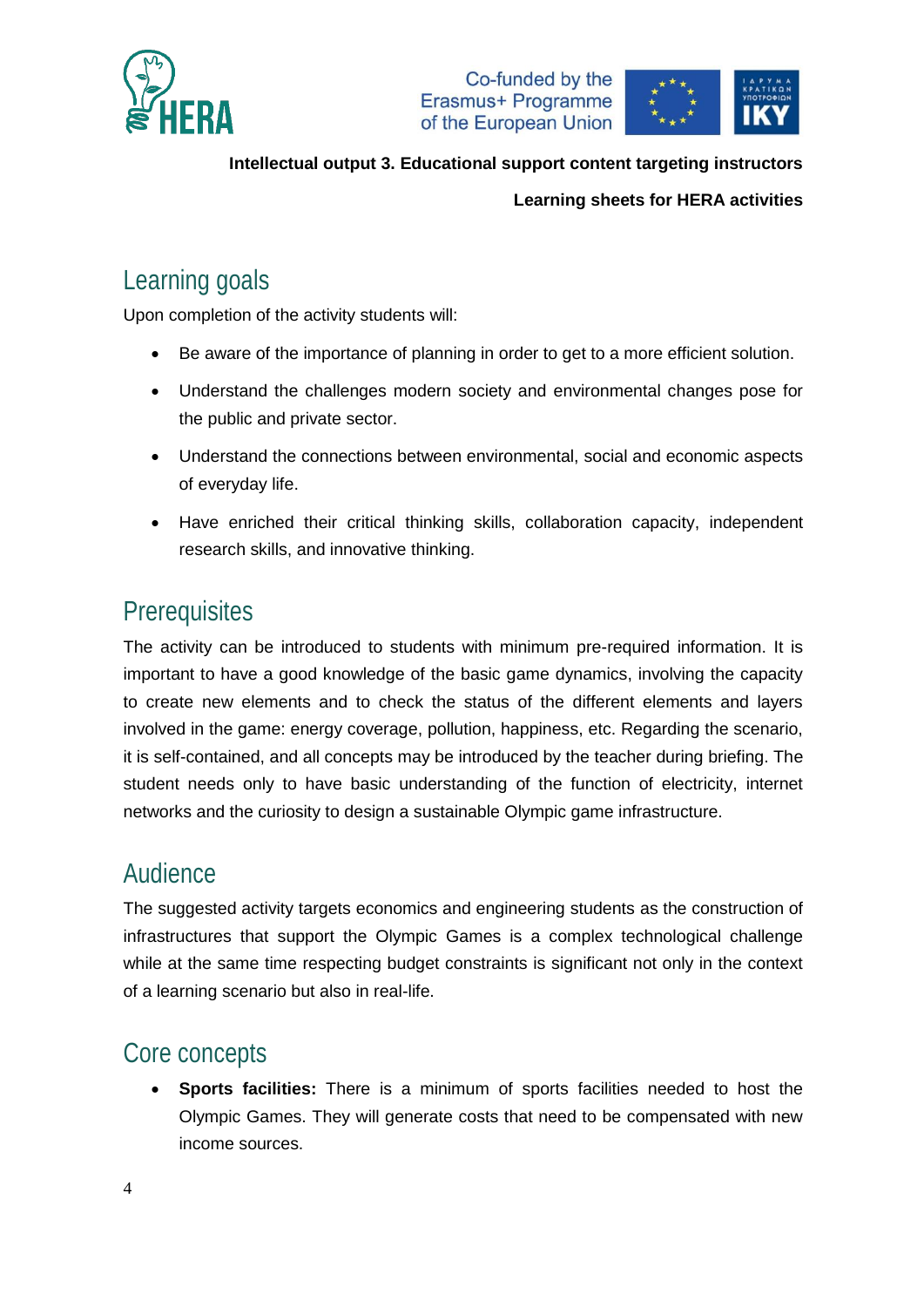

Co-funded by the Erasmus+ Programme of the European Union



**Intellectual output 3. Educational support content targeting instructors Learning sheets for HERA activities**

- **Income sources:** Accommodation, commerce, and culture items provide revenue for the city. However, sometimes high revenue comes with a disadvantage. For instance, skyscrapers can host a lot of people and provide high revenue through taxes, but also have a high amount of energy consumption. The players must balance all this.
- **Energy sources:** The city has polluting or high risk energy sources. Players can improve this by using wind farms or solar panels to replace old energy sources and by building housing with solar roofs to reduce the amount of energy needed.
- **Communications:** The city needs to have suitable communications coverage.

## Description of the scenario

The overall objective is to build an Olympic Village as an expansion of a city in a sustainable and efficient way.

Building an Olympic Village is a huge undertaking by itself considering the costs and maintenance of the infrastructure and buildings and the environmental impact. An expansion like this needs more electrical power, more



Figure 4. Industry and an airport support the city's economic activity and well-being.

communications, more roads and buildings, which imply more costs and more pollution. In order to keep these in line, the expanded city needs renewable energy and stable income sources to remain sustainable in the long run. Besides, in order to function normally, it also needs all the standard services like communications, health coverage, etc.

Students must understand that there are three main elements that will lead to success in this scenario:

- Developing enough income sources to make the new city sustainable economically.
- Reducing pollution and switching to sustainable energy, even if it implies changing the current power sources of the city.
- Keeping a high coverage of the main city services, like health, police, communications, etc.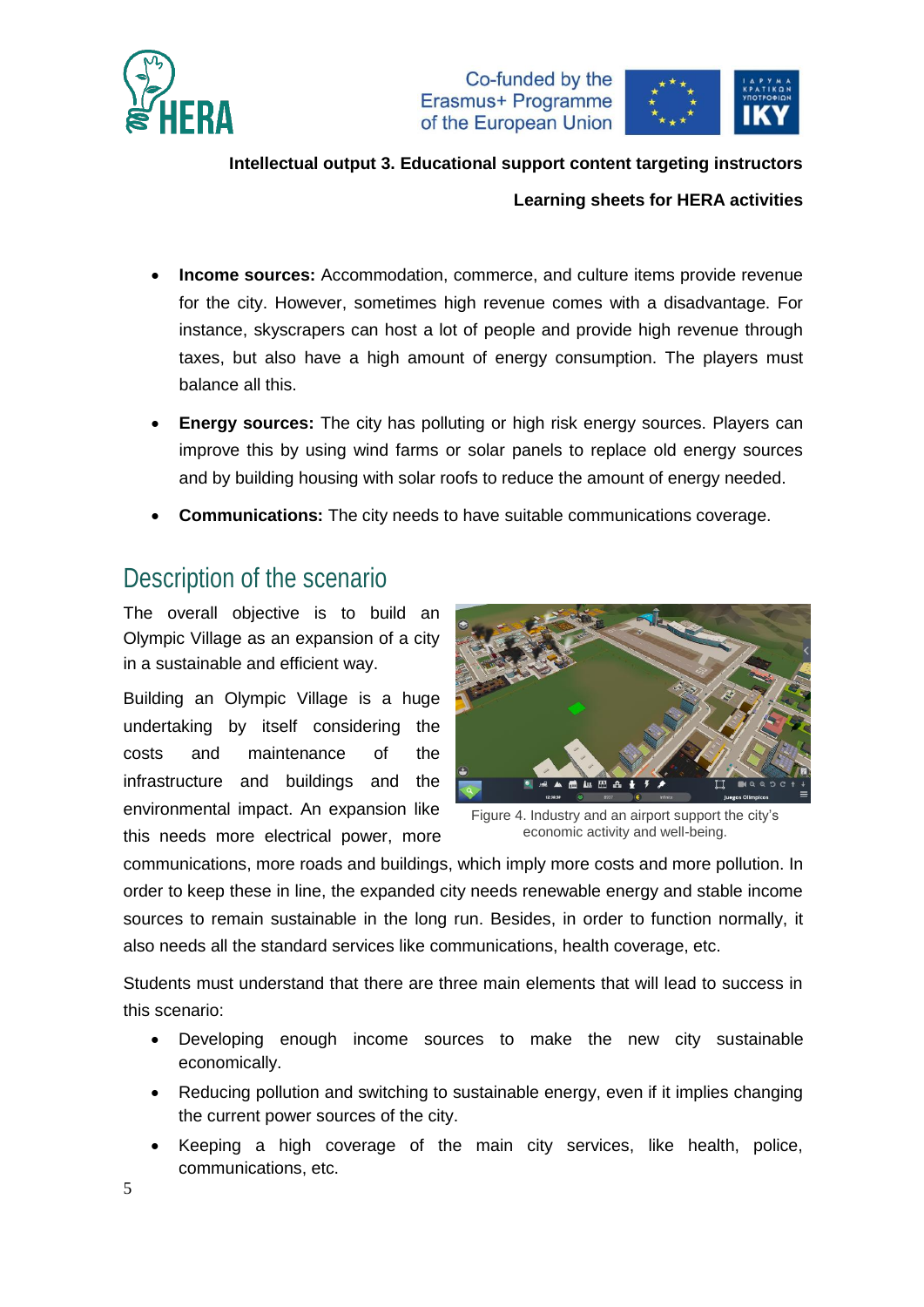





**Intellectual output 3. Educational support content targeting instructors Learning sheets for HERA activities**

# Suggested class activity

- 1. The teacher presents the problem to the class and introduces the scenario and game.
- 2. The students discuss in order to understand the problem and define possible solutions. They further discuss in order to understand the parameters that define success, such as increasing city incomes while increasing the overall maintenance cost of the city or reducing pollution as much as possible while providing all the services demanded. They further discuss the limitations set in the scenario such as restricted budgets, availability of locations for installing recycling installations and how these influence the capacity of proposed waste management building, diverse waste management techniques and related costs, and more.
- 3. The students are encouraged to come up with as many ideas as possible through brainstorming. Techniques of design thinking may be used to promote innovative thinking, brainstorming, sharing are building upon each other's ideas, and thinking from the perspective of city inhabitants in terms of designing an sustainable solution.
- 4. The students are asked to jointly decide on the ideas to implement from the pool of suggestions that they came up with taking into account restrictions, such as city plans and budget. The teacher forms groups and gives students their roles in the game.
- 5. The students play the game according to their roles striving to achieve individual and group objectives that may be conflicting. For example, they share a common budget.
- 6. The students discuss the game results and their roles; the teacher gives feedback.